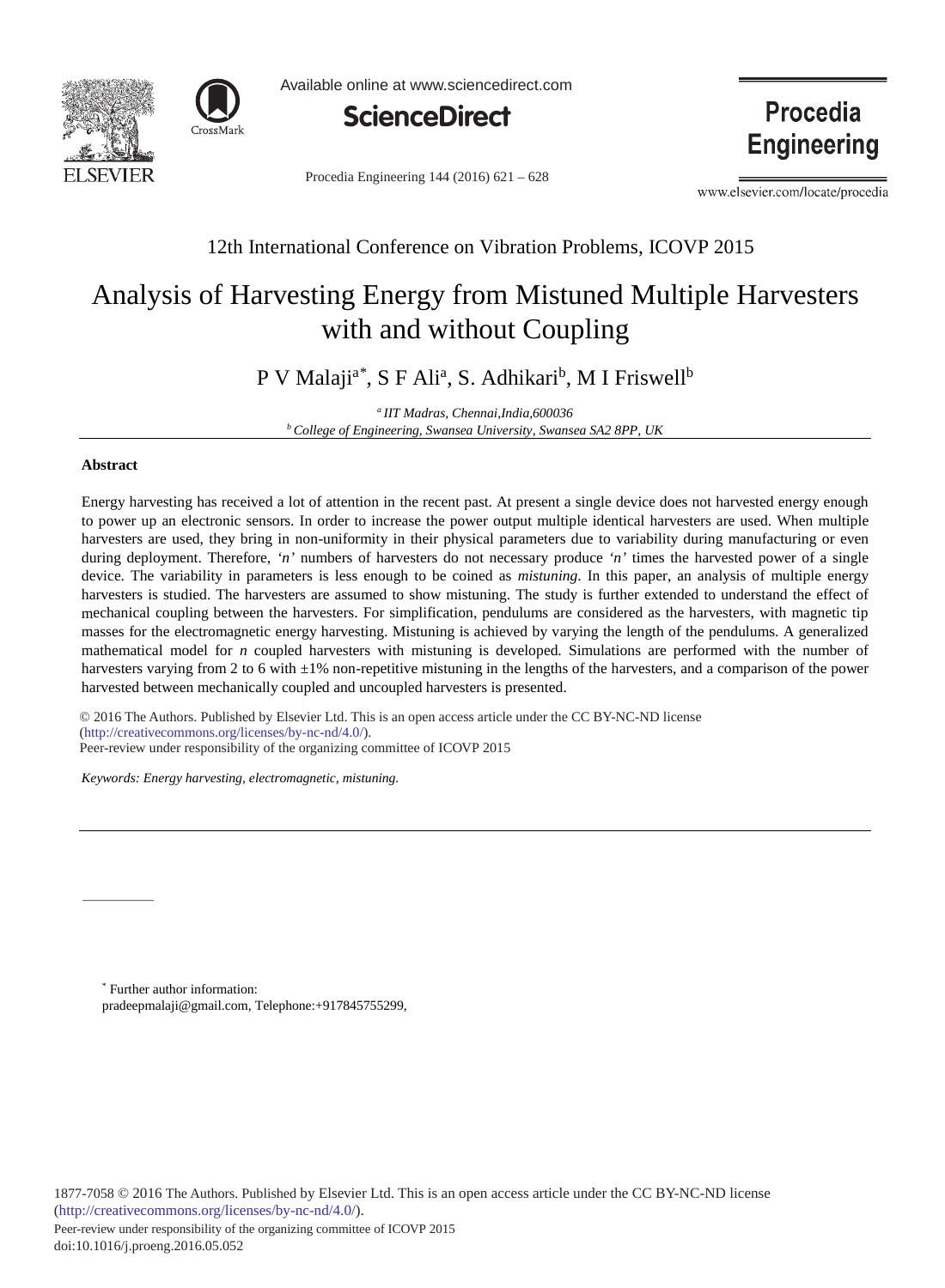# **1. Introduction**

Twenty first century has paved the way for consumer electronics and recent past there has been a boom in the development of miniature electronic systems. Labs in chip, printed electronics, bio-MEMs and micro fluidics have shown tremendous advancement. One thing common to all the applications to miniature electronics is the serviceability, which extensively depends on the battery life. As battery technology has not shown similar potential to cater the need of miniature electronics, leave apart the consideration of environmental threat, engineers have sought for alternate way to power these electronics. There is considerable interest in the development of battery-free mobile electronics systems such as wireless sensors which are used for the condition monitoring of engineering assets, some of which are located in hostile environments. The main focus has been on the development of techniques for the harvesting of energy from ambient sources. One of the main sources of ambient energy is mechanical vibration [1]. Number of vibration energy harvesting devices have been developed using electromagnetic, electrostatic or piezoelectric principles. A conventional harvester generates significant energy at the resonance peak of the vibration system. However, off the resonance peak, the harvested vibration energy is relatively small [2]. Later it was reported that a slight uncertainty or mismatch between the host vibrating frequency and the natural frequency of the harvester can reduce the power harvested to a high extent [3]. Multiple harvesters, in contrast to single harvesters with intentional mistuning, are used to obtain the wider bandwidth [4-9]. Each harvester is mistuned to a slightly different resonance frequency to extend the bandwidth.

If the maximum energy is to be harvested at a given excitation frequency, all of the harvesters should be tuned to same resonance. This means that each harvester must have exactly the same dimensions and properties, and slight deviations will reduce the maximum energy drastically [1-3, 10]. In the ideal case all harvesters are identical and have same properties, but in reality there will be slight differences between substructures because of geometry, material properties, tolerances in manufacturing, or in-service degradation [11-13].

In this present work, the effect of mistuning, mechanical coupling of harvesters with springs on total power generated is analyzed. A comparison between coupled and uncoupled harvesters with and without mistuning for n number of pendulums is carried out.

# **2. SYSTEM MODEL**

Consider *n* pendulums with magnetic end masses as shown in Fig. 1. At one end, the pendulum is hinged and at the other end magnetic mass is attached. Each of the pendulums are connected by linear spring of stiffness *ki* at a distance *a* from the hinge. Coils are placed under each magnetic mass. The coils are shown by shaded area, each coil is aligned with pendulum. Parallel circuit connection is used for the voltage measurement. Voltage across each coil is measured by connecting a resistor. A harmonic base excitation of amplitude  $x_g$  is applied to the structure, which makes pendulums with magnetic mass to oscillate. Due to this oscillation, relative motion develops between the magnetic mass and the coil. This in turn generates voltage as per Faraday's law of induction. The difference between Fig. 1(a) and (b) is the mechanical coupling; mechanical coupling is absent in Fig. 1(a). Mistuning is introduced by keeping the length (nominal length *l1*) of first pendulum constant and varying the length of other pendulums.

Assuming small angular displacement of harvesters and neglecting the magnetic interaction, equations of the motion for the system shown in Fig. 1(b) is given as;

$$
ml_i^2 \ddot{\theta}_i + (c_m + c_e)_i l_i^2 \dot{\theta}_i + mgl_i \theta_i + K_i a^2 \theta_i - K_i a^2 \theta_2 = -ml_i \ddot{x}_g
$$
  
\n
$$
ml_i^2 \ddot{\theta}_i + (c_m + c_e)_i l_i^2 \dot{\theta}_i + mgl_i \theta_i - K_{i-1} a^2 \theta_{i-1} + (K_{i-1} + K_i) a^2 \theta_i - K_i a^2 \theta_{i+1} = -ml_i \ddot{x}_g
$$
  
\n
$$
ml_n^2 \ddot{\theta}_n + (c_m + c_e)_n l_n^2 \dot{\theta}_n + mgl_n \theta_n - K_{n-1} a^2 \theta_{n-1} + K_{n-1} a^2 \theta_n = -ml_n \ddot{x}_g
$$
\n(1)

Where  $m_i$  is mass,  $l_i$  is length of each pendulum.  $c_m$  is linear proportional mechanical damping constant and  $c_e$  is linear proportional electrical damping constant defined as [7].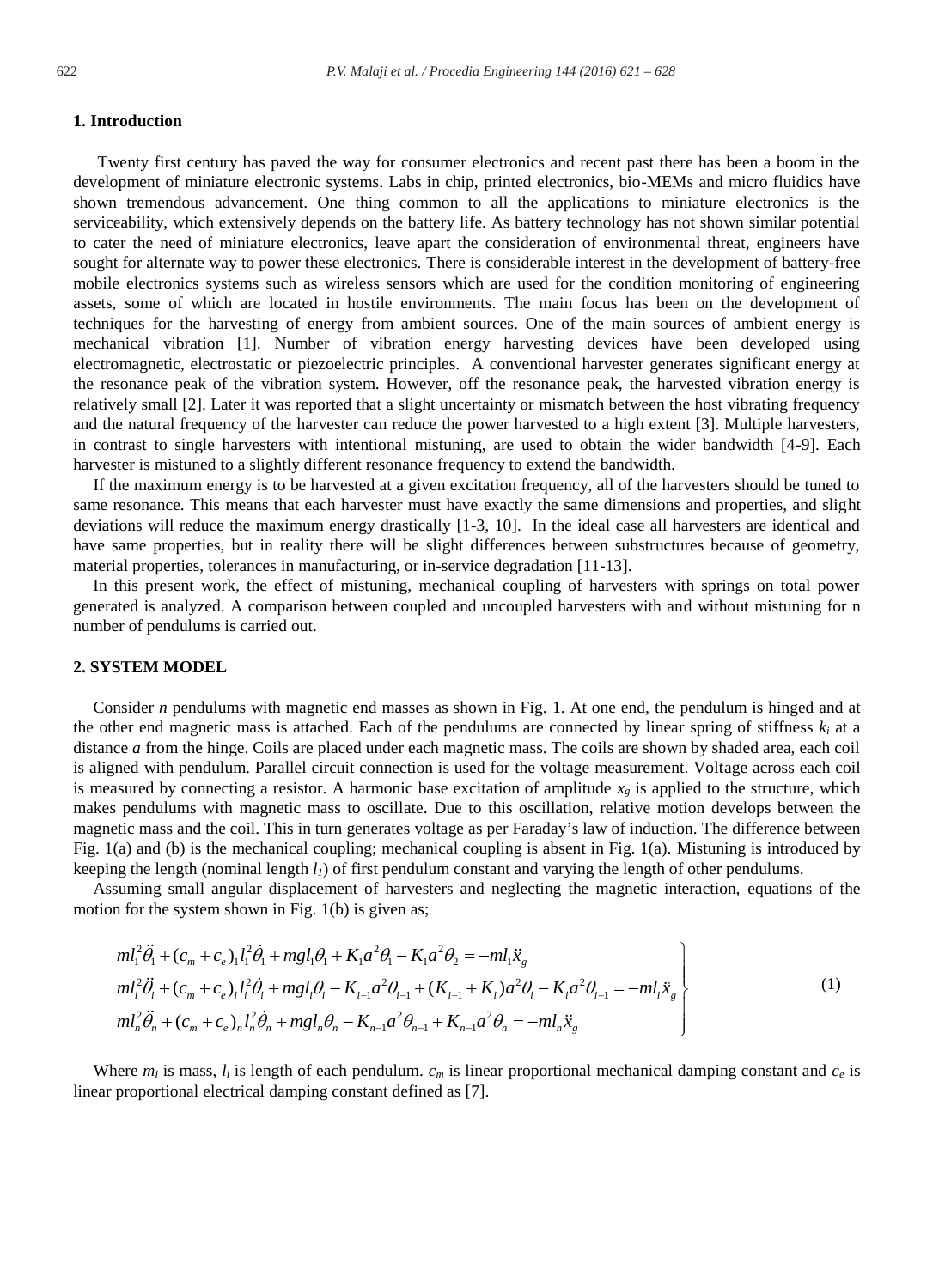

Figure 1: Energy harvesting model a) without coupling b) with coupling

$$
c_e = \frac{(BL)^2}{R}
$$
 (2)

Neglecting coil inductance the voltage induced by the coil is defined by.

$$
v_i = BLr\dot{\theta}_i \qquad (i=1,2,\dots,n) \tag{3}
$$

Where *B* is the magnetic field strength, *L* is practical coil length and *R* resistance. For harmonic excitation, the steady state solution of Eq. 1 can be assumed to be,

$$
\theta_i = \Theta_i e^{i\omega t}, \ x_g = X_g e^{i\omega t}, \ v_i = V_i e^{i\omega t}
$$

Introducing dimensionless parameters and variables as below:

$$
\alpha_i = \frac{l_i}{l_1}, \ \omega_1 = \sqrt{\frac{g}{l_1}}, \ \Gamma_m = \frac{c_m}{m\omega_1}, \ \Gamma_e = \frac{c_e}{m\omega_1}, \ \beta = \frac{ka^2}{mgl_1}, \ f = \frac{x_g}{l_1}, \ \Omega = \frac{\omega}{\omega_1}
$$
(5)

Where  $\omega_1$  represents natural frequency of pendulum-1. Introducing, Eqs. 4 and 5 in Eqs. 1 and 3, leads to the following nondimensional form,

$$
\left(-\Omega^{2}\alpha_{i}^{2} + j\Omega\alpha_{i}^{2}(\Gamma_{m} + \Gamma_{e}) + \alpha_{1} + \beta_{1})\Theta_{1} - \beta_{1}\Theta_{2} = \Omega^{2}f\alpha_{1} \right)
$$
  
\n
$$
\left(-\Omega^{2}\alpha_{i}^{2} + j\Omega\alpha_{i}^{2}(\Gamma_{m} + \Gamma_{e}) + \alpha_{i} + \beta_{i-1} + \beta_{i}\right)\Theta_{i} - \beta_{i}\Theta_{i+1} - \beta_{i-1}\Theta_{i+1} = \Omega^{2}f\alpha_{1} \right\}
$$
  
\n
$$
\left(-\Omega^{2}\alpha_{n}^{2} + j\Omega\alpha_{n}^{2}(\Gamma_{m} + \Gamma_{e}) + \alpha_{n} + \beta_{n-1}\right)\Theta_{n} - \beta_{n-1}\Theta_{n-1} = \Omega^{2}f\alpha_{n} \right]
$$
  
\n(6)

$$
V_i = j\omega BLr\Theta_i \tag{7}
$$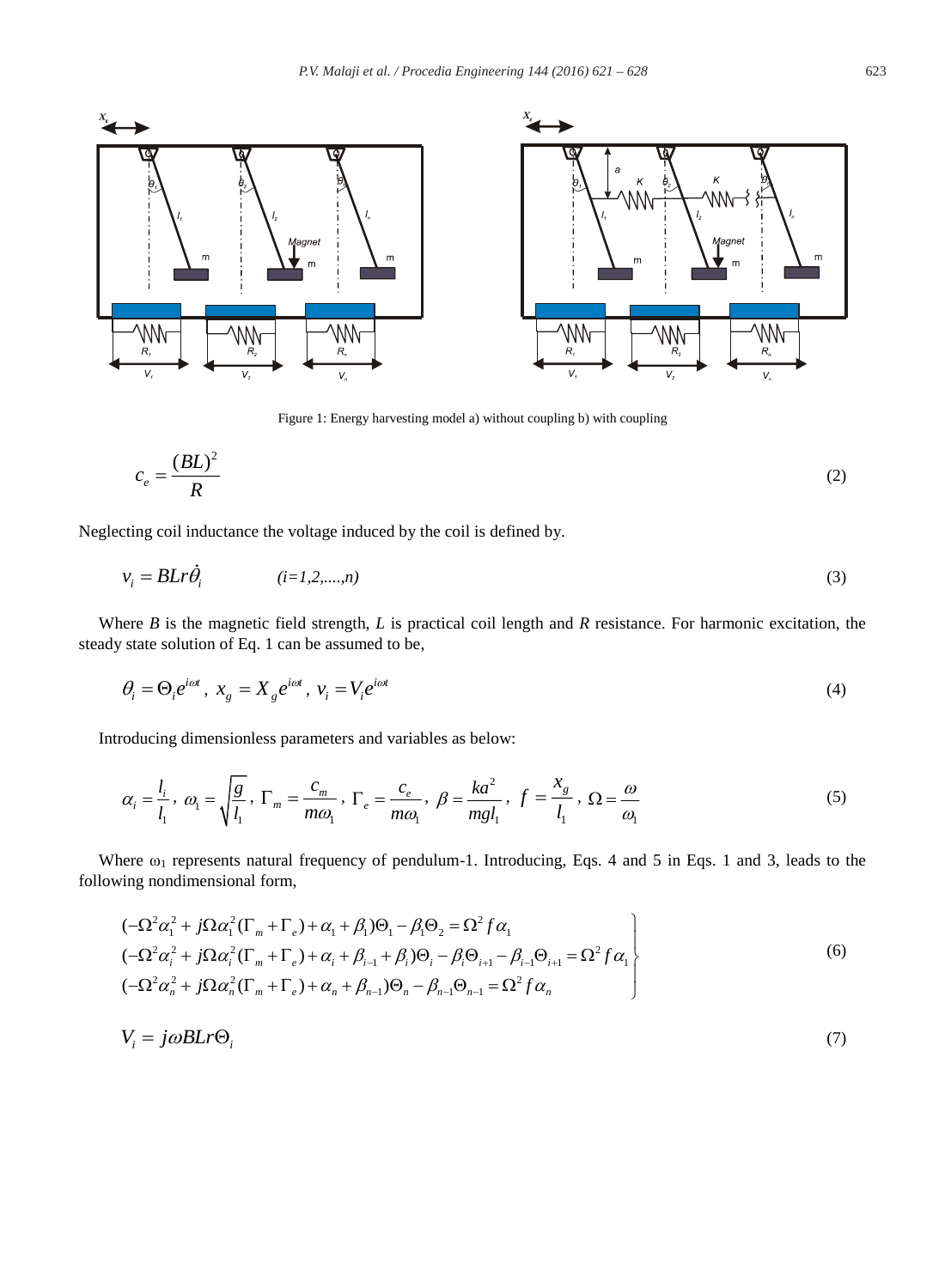Power harvested by individual harvester with load resistance R,

$$
p_i = \frac{V_i^2}{R} = (m\omega_1^3 r^2) \Omega^2 \Gamma_e \Theta_i^2
$$
\n(8)

Normalized power is given as,

$$
P_i = \frac{p_i}{(m\omega_1^3 r^2)} = \Omega^2 \Gamma_e \Theta_i^2
$$
\n(9)

The total power is given as;

$$
P_t = \Sigma P_i \tag{10}
$$

# **3. RESULTS AND DISCUSSION**

In this section effect of mistuning, coupling and damping on the power harvested are investigated. To start with two harvester with and without coupling is investigate. The length of first harvester is taken as nominal length, therefore,  $(\alpha_1=1)$ .

#### *3.1 Effect of length ratio (mistuning)*

Figure 2(a) shows the total power for the coupled and uncoupled cases with identical harvesters. The total power harvested in both the cases is same. Coupling two harvesters by spring will convert the system from two single degrees of systems into a two degrees of freedom, which should exhibit two peaks. As both the harvesters are subjected to base excitation and are identical only first peak which is dominating is observed. Figure 2(b) shows total power curve with 1% mistuning present in the second harvester. Because of this mistuning, the total power is less than the power with identical harvesters (comparing Figure 2(a) and (b)). However, the coupled harvesters gives slightly more power than the uncoupled harvesters. The uncoupled harvesters with mistuning will have their peaks at different frequencies as shown in Figure 2(c), which will reduce the total power of the system with increase in bandwidth. Coupling two mistuned harvesters by spring will reduce the distance between peaks of harvesters and hence increasing the total power as shown in Figure 2(d).

#### *3.2 Effect of damping*

To understand the effect of damping on power harvested with and without coupling, power curves with different mechanical damping parameters are plotted with 1% mistuning of second harvester as shown in Figure 4. With increase in damping ratio the magnitude of power harvested decreases, and also the difference between total power of coupled and uncoupled harvesters decreases significantly.

#### *3.3 Effect of coupling ratio and length ratio*

The effect of coupling parameter on power harvested with 1% mistuning in harvester-2 is shown in Figure 4(a). When coupling ratio is  $\theta$  (uncoupled) power magnitude will have the least value and magnitude keeps increasing as the coupling ratio is increased. Rate of increment of power magnitude up to *β=0.03* is more and after that rate of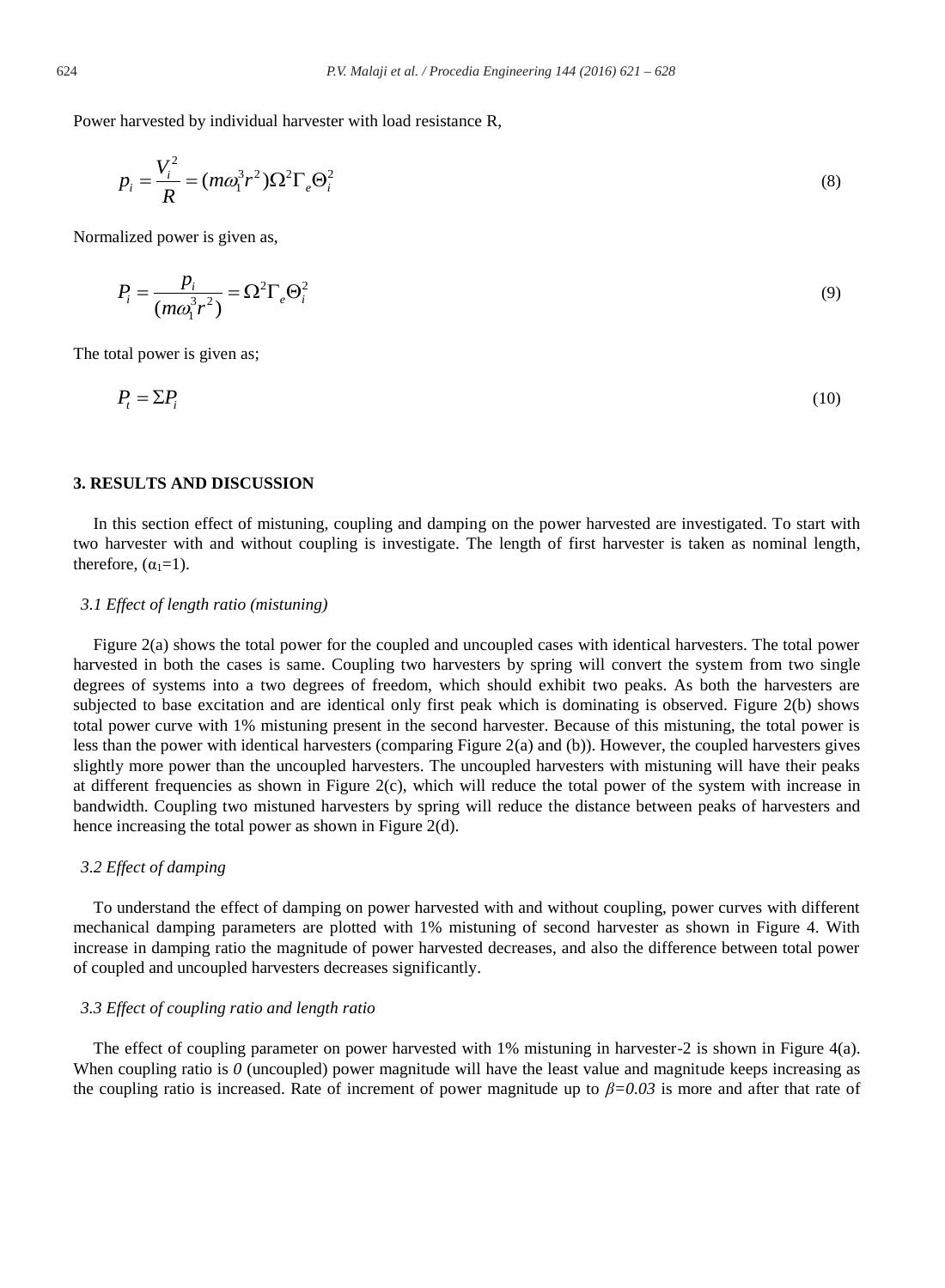increment is very less. The value of coupling ratio to obtain maximum power depends on the amount of mistuning exist in the system. As the amount of mistuning increases the coupling ratio has to be increased in order to obtain he maximum power as shown in Figure 4(b). Figure 4(b) exhibits a asymmetry with respect to length ratio (mistuning) i.e., the amount of coupling ratio required to obtain maximum power when mistuning 0f -1% is present is less than that of when mistuning  $+1\%$ .



Figure 2: Power curves for two harvesters with  $\Gamma = 0.01$ ,  $\Gamma = 0.05$ ,  $\Gamma = 0.006$  and  $\beta = 0.1$  a) total power for equal length harvesters ( $\alpha_1 = \alpha_2 = 1$ ), b) total power for mistuned harvesters  $(\alpha_1=1, \alpha_2=1.01)$ , c) and d) individual and total power for uncoupled and coupled system  $(\alpha_1=1, \alpha_2=1.01)$ .

#### *3.4 Effect on multiple harvesters*

Since the number of harvesters are to be used to harvest maximum power the effect of mistuning on total power for multiple harvesters needs to be investigated. Therefore generalized equations for harvesting energy from *n* pendulums have been given in system model section. The maximum total power and total power at resonance for number of harvesters more than two are obtained for coupled mistuned (CM), uncoupled mistuned (UCM), coupled tuned (CT) and uncoupled tuned cases (UCT). As the number of harvesters increase the computation time to find maximum total power and total power at nominal resonance will increase tremendously.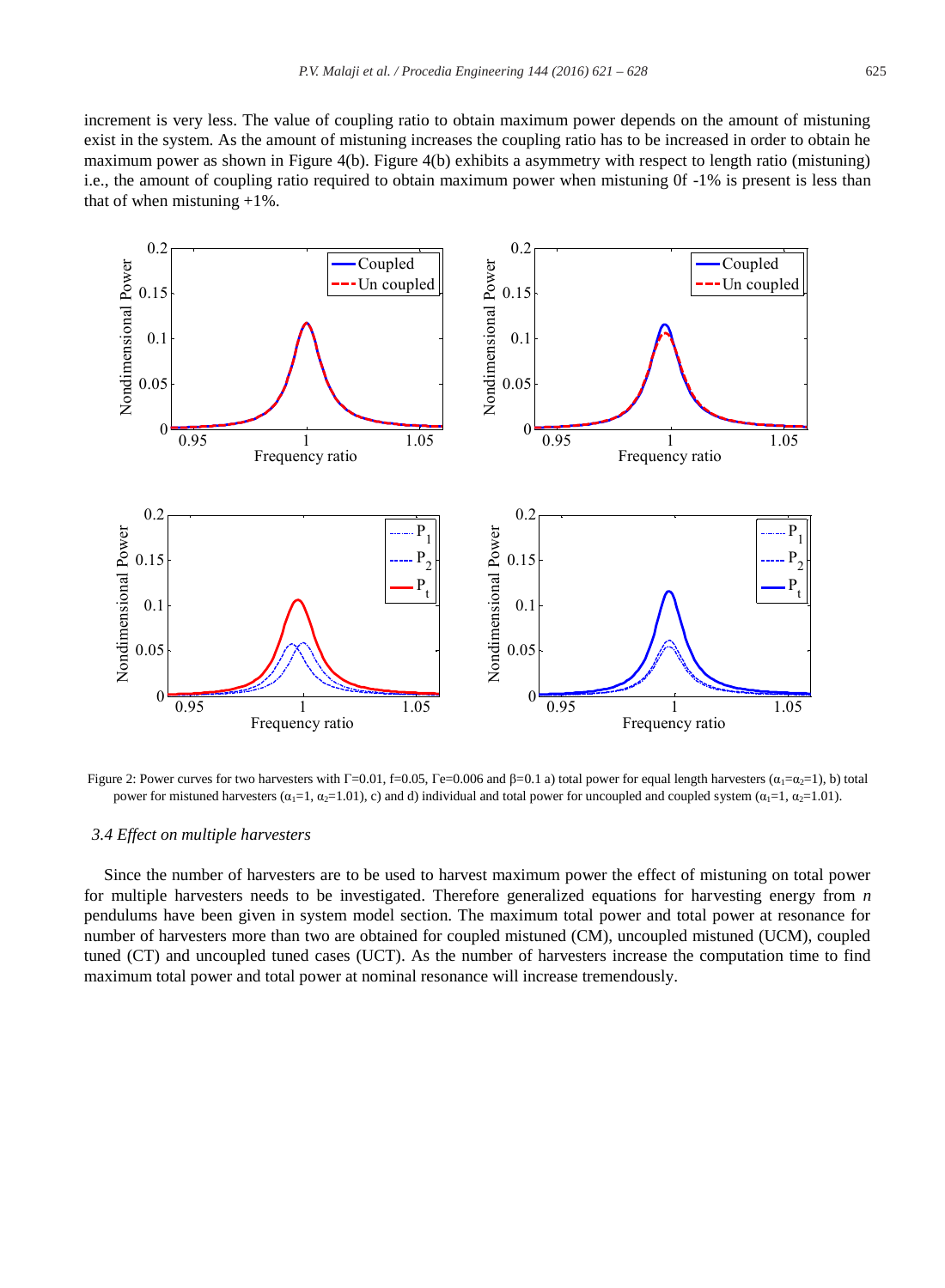

Figure 3: Effect of damping on total power f=0.05, Γe=0.006, β=0.1,  $\alpha_1=1$  and  $\alpha_2=1.01$  a) Γ=0.005, b) Γ=0.01 and c) Γ=0.02



Figure 4. a) Effect of coupling on total power and b) combined effect of length ratio and coupling ratio on total power with f=0.05, Г=0.01, Γe=0.006,  $\alpha_1$ =1 and  $\alpha_2$ =1.01.

Figure 5(a) shows how the maximum total power changes with number of harvesters with  $\pm 1\%$  and  $\Gamma$ =0.01. The total power obtained with coupled tuned, uncoupled tuned and coupled mistuned are almost same where as the total power from uncoupled mistuned harvesters is less than the other configuration. Due to mistuning there will be a shift in frequency of occurrence of maximum power. Figure 5(b) shows total power at nominal resonance against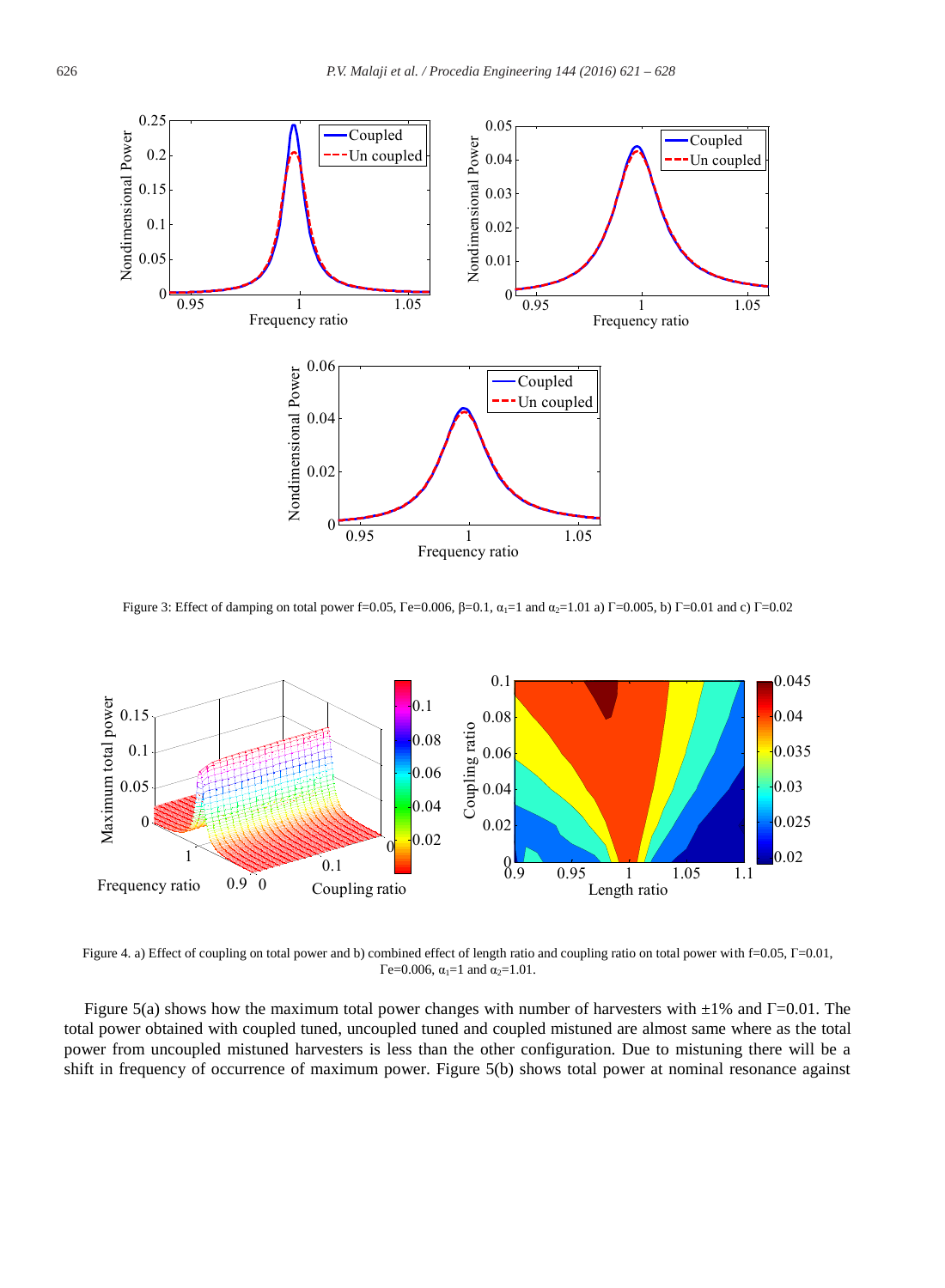number of harvesters. The total power obtained with coupled tuned, uncoupled tuned are same where as for coupled mistuned system total power is less than that of tuned initially but as number of harvesters increases the difference is reducing. For uncoupled mistuned case the difference keeps on increasing with increase in number of harvesters. Figure 5(c) and (d) shows the plot for maximum total power and total power at nominal resonance with damping parameter  $\Gamma$ =0.01, here the difference of total power between uncoupled mistuned and remaining three configuration is less but still the difference is increasing with increase in number of harvesters.



Figure 5: Number of pendulums vs total power for different cases (CM- Coupled Mistuned, UCM- Uncoupled mistuned, CT-Coupled Tuned, UCT- Uncoupled Tuned)  $\alpha_1=1$ ,  $\alpha_2=1.01$ ,  $\alpha_3=0.99$ ,  $\alpha_4=1.006$ ,  $\alpha_5=0.994$ ,  $\alpha_6=1.001$ , f=0.05 and β=0.1. a) and b) maximum total power and total power at frequency ratio Ω=1 with Γ=0.01, c) and d) maximum total power and total power at frequency ratio Ω=1 with Γ=0.02, β=0.1

### **4. CONCLUSION**

In the present work, the effect of mistuning, coupling and damping on total power is investigated. A generalized model of *n* pendulums with magnetic end mass for electromagnetic harvesting is developed. Numerical simulations are carried out to compare coupled and uncoupled harvesters. Length of first pendulum is taken as nominal and length of others are varied within  $\pm 1\%$  with non repetitive lengths ratios. Tuned harvesters with or without coupling generates same amount of power, but when mistuning is present the coupled harvesters produces more power than uncoupled. With increase in damping the difference between power output of coupled and uncoupled harvesters decreases. It is also found that the difference keeps on increasing with increase in number of harvesters with mistuning present. The coupling parameter should be increased with increase in mistuning to increase the total power. These results provide an insight into effect of coupling on power harvested when mistuning due to variability in manufacturing exists and how the power harvested can be improved.